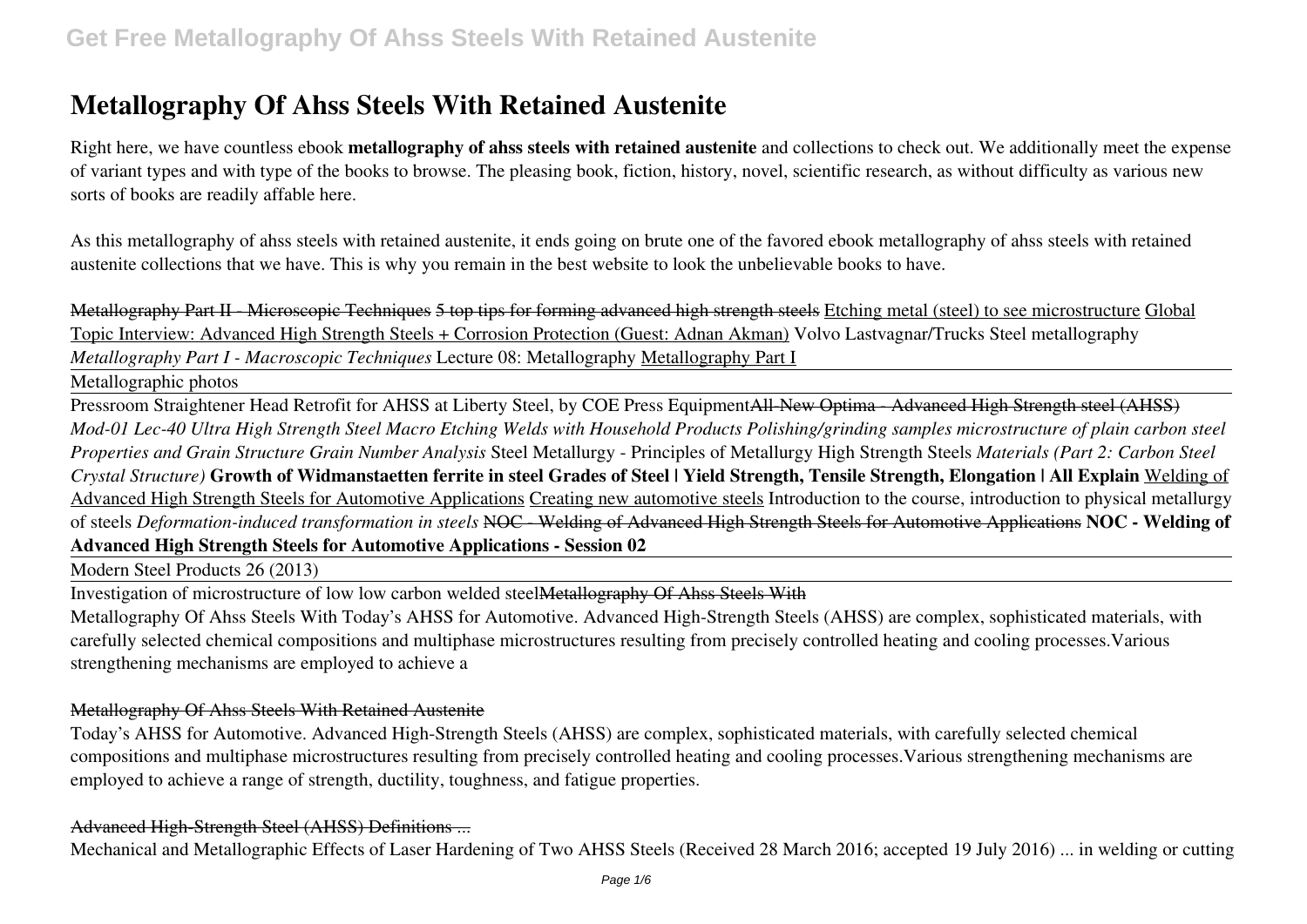technology, and for the modern TRIP steel studied here, there is a scarcity of published material regarding laser–material interaction. ... (up to 80 %) for both materials. Optical metallography ...

# Mechanical and Metallographic Effects of Laser Hardening ...

From this point of view, Advanced High Strength Steels (AHSS) offer an opportunity for the development of cost-effective and light-weight parts with improved safety and optimized environmental performance for automotive applications , .In particular, dual phase (DP) and transformation induced plasticity (TRIP) steels, which are regarded as being the 1st generation AHSS, are currently the ...

### Development of 3rd generation AHSS with medium Mn content ...

Metallography of stainless steel Due to their corrosion resistance and superior surface finish, stainless steels play a major part in the aircraft, chemical, medical and food industries, in professional kitchens, architecture and even jewelry. Stainless steels are also commonly used in automotive applications.

## Metallography of stainless steel insight | Struers.com

Metallography Of Ahss Steels With Today's AHSS for Automotive. Page 2/11. Read Book Metallography Of Ahss Steels With Retained Austenite Advanced High-Strength Steels (AHSS) are complex, sophisticated materials, with carefully selected chemical compositions and multiphase microstructures resulting from

#### Metallography Of Ahss Steels With Retained Austenite

money for metallography of ahss steels with retained austenite and numerous books collections from fictions to scientific research in any way. in the middle of them is this metallography of ahss steels with retained austenite that can be your partner. Library Genesis is a search engine for free reading material, including ebooks, articles ...

#### Metallography Of Ahss Steels With Retained Austenite

metallography of steels. Interpretation of the Microstructure of Steels H. K. D. H. Bhadeshia. The purpose here is to help identify the microstructures in steel using simple techniques based on the atomic mechanisms by which phases grow from austenite. Apart from their aesthetic beauty, microstructures become meaningful when examined in the ...

#### Metallography of Steels

Metallography, as we know it today, owes much to the contribution of the 19 th century scientist Henry Clifton Sorby. His pioneering work with modern manufactured iron and steel in Sheffield (UK) highlighted this intimate bond between the microstructure and macroscopic properties.

### Metallography – an Introduction | Learn & Share | Leica ...

metallography of ahss steels with retained austenite as skillfully as evaluation them wherever you are now. Library Genesis is a search engine for free reading material, including ebooks, articles, magazines, and more. As of this writing, Library Genesis indexes close to 3 million ebooks and 60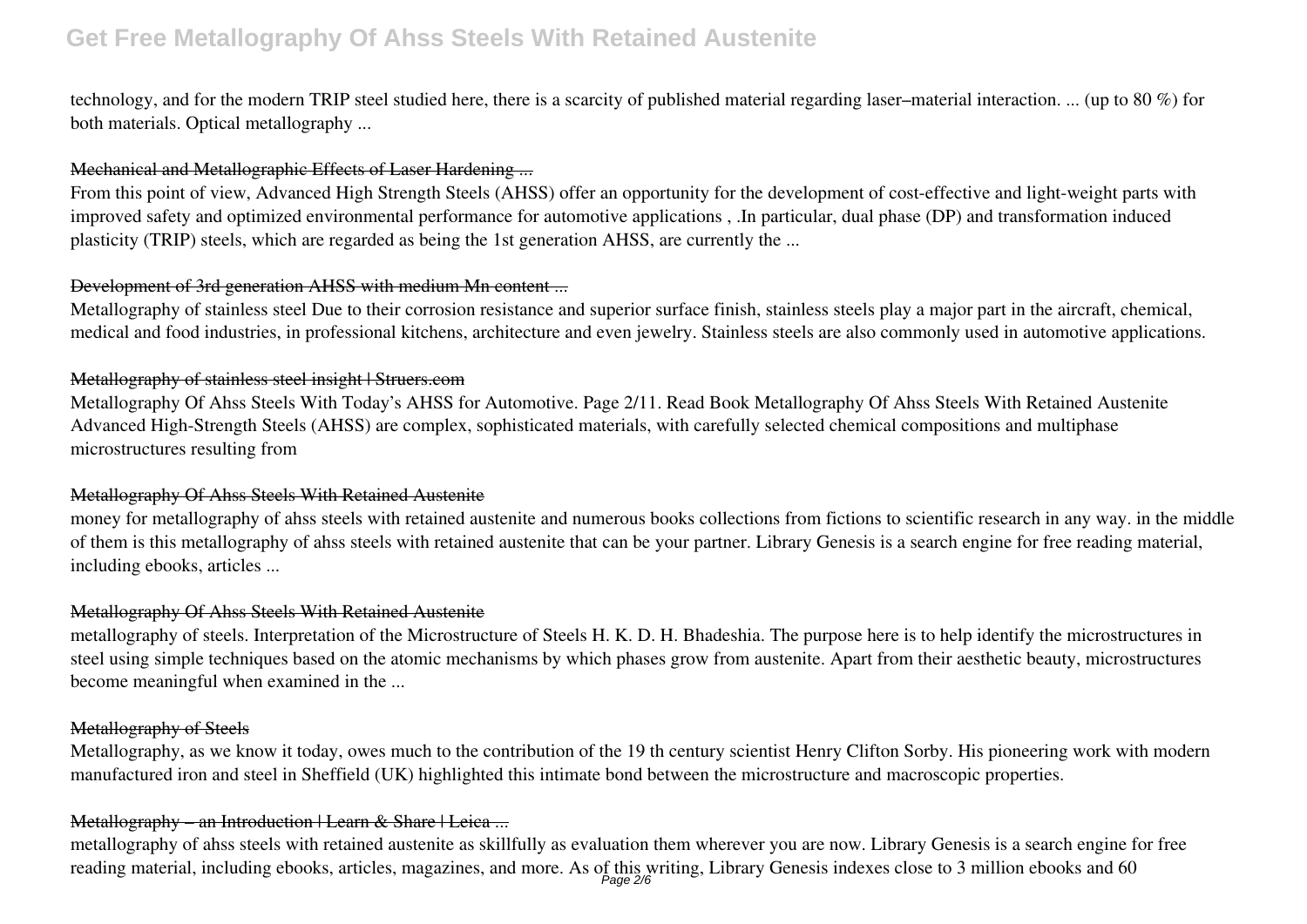#### Metallography Of Ahss Steels With Retained Austenite

The family of advanced high-strength steels (AHSS) continues to evolve and grow in application, particularly in the automotive industry. New steel types are already being used to improve the performance of vehicles on the road, and emerging grades will be increasingly employed. But what distinguishes the different types of automotive high ...

### AHSS 101 - AISI: American Iron and Steel Institute | Steel ...

Download Metallography Of Steels Interpretation Of Structure And The Effects Of Processing Book For Free in PDF, EPUB. In order to read online Metallography Of Steels Interpretation Of Structure And The Effects Of Processing textbook, you need to create a FREE account. Read as many books as you like (Personal use) and Join Over 150.000 Happy Readers.

#### Metallography Of Steels Interpretation Of Structure And ...

Iron and steels play an important role in the world of structural and mechancial metals. Steel, in particular, is very useful because its hardness, wearability and toughness can be altered significantly by heat treating and annealing processes. Steels can be classified into three categories for micrstrutural analysis based on their hardness.

### Metallography of Iron and Steel

Metallography Of Ahss Steels With Today's AHSS for Automotive. Advanced High-Strength Steels (AHSS) are complex, sophisticated materials, with carefully selected chemical compositions and multiphase microstructures resulting from precisely controlled heating and cooling processes.Various strengthening mechanisms are

#### Metallography Of Ahss Steels With Retained Austenite

This article provides information on the classification of high-strength steels (HSS) and advanced high-strength steels (AHSS) and tabulates designation of HSS and AHSS as recommended by the American Iron and Steel Institute. It reviews the major grades of HSS and AHSS that are used or will potentially be used in industrial applications.

### Forming of Advanced High-Strength Steels | Metalworking ...

Abstract. Advanced High-Strength Steels (AHSS) are of interest as, owing to their increased strength, they are able to absorb more energy than conventional steels in a car crash. Thus, thinner metal sheets can be used for car design so that vehicle weight and fuel consumption are reduced. The elements Si, Mn, Al, and B are added in order to achieve the desired AHSS alloy properties.

### Liquid Metal Embrittlement during Hot Forming of Hot-Dip ...

Elevated levels of carbon, manganese, and silicon in new AHSS grades lead to a complex. evolution of microstructure during solidification that can lead to castability problems. Three lab cast ...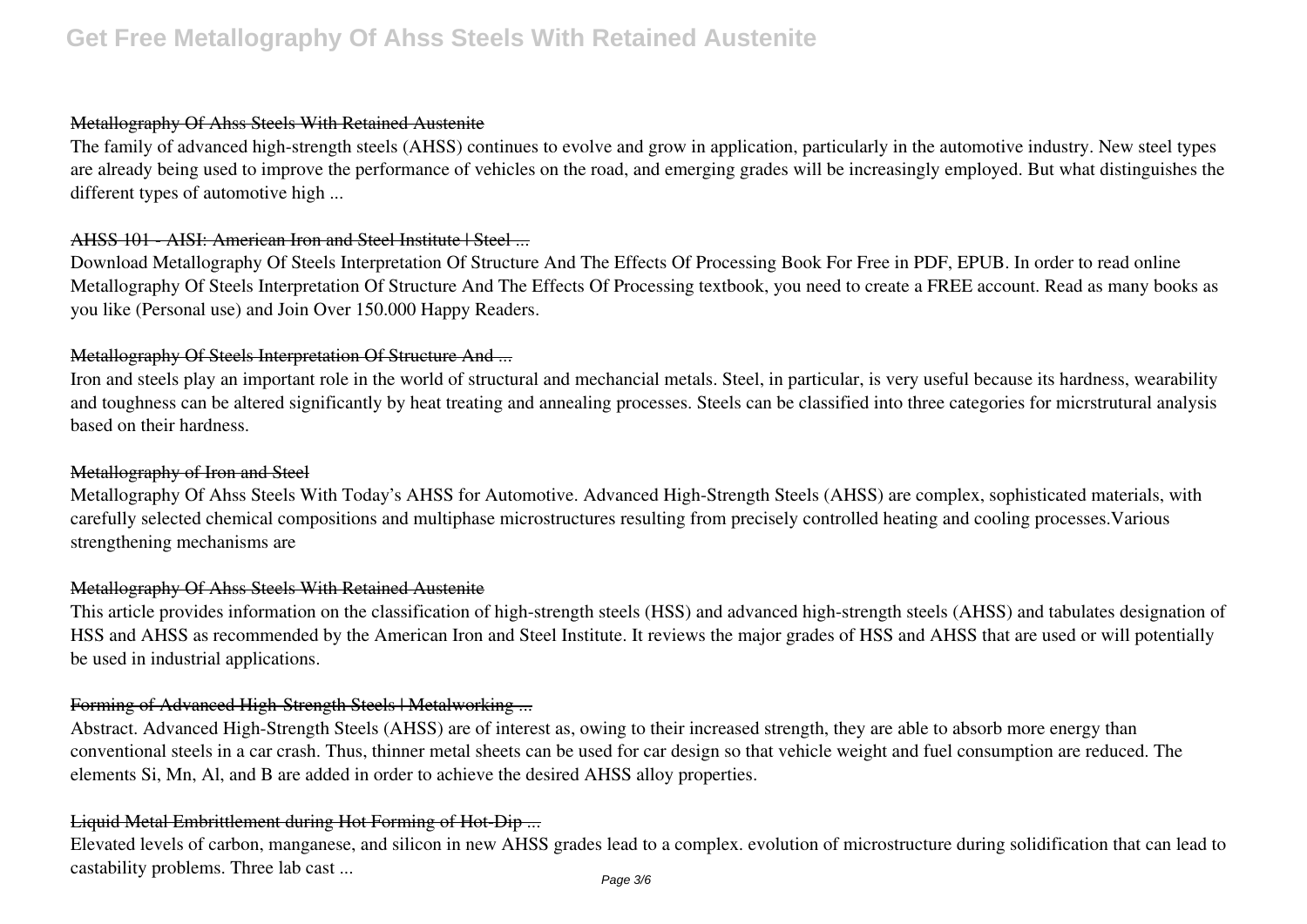#### (PDF) Effect of Silicon on AHSS As-Cast Microstructure ...

The development of advanced high-strength steels (AHSS) for automotive components is a continuing requirement for improving safety and reducing weight to improve fuel effi-ciency in vehicles, as well as decreasing overall emissions. Automotive companies demand steels that can be shaped by various forming methods and with material tensile strengths

# Influence of Martensite Morphology on Sheared-Edge ...

Metallography of AHSS steels with retained austenite. Citation: KU?EROVÁ, L., JANDOVÁ, A., OPATOVÁ, K. Metallography of AHSS steels with retained austenite. In Microscopy and imaging science: practical approaches to applied research and education. Spain : Formatex Research Center, 2017, s. 455-463. ISBN: 978-84-942134-9-6

Microstructure and Texture in Steels and Other Materials comprises a collection of articles pertaining to experimental and theoretical aspects of the evolution of crystallographic texture and microstructure during processing of steels and some other materials. Among the topics covered is the processingmicrostructure-texture-property relationship in various kinds of steels, including the latest grade. Special emphasis has been given to introduce recent advances in the characterization of texture and microstructure, as well as modeling. The papers included are written by well-known experts from academia and industrial R and D, which will provide the reader with state-of-the-art, in-depth knowledge of the subject. With these attributes, Microstructure and Texture in Steels and Other Materials is expected to serve the cause of creating awareness of current developments in microstructural science and materials engineering among academic and R and D personnel working in the field.

Examines the types, microstructures and attributes of AHSSAlso reviews the current and future applications, the benefits, trends and environmental and sustainability issues.

The search for suitable materials for the transport industry, to meet more stringent regulations related to crashworthiness, emissions, and fuel economy led to the development of advanced high-strength steels (AHSS). Thermal treatments, for example, using lasers as a process tool, can locally improve some characteristics of these materials like plastic deformation capability. The high energetic efficiency of a laser process, and its capability to be automated, are some of the advantages of using such a process. This study aims to investigate the effects of local heat treatment (involving changes in the solid state), by laser radiation, in the mechanical properties and microstructures of two types of advanced high-strength steels, the dual-phase DP 600, and the transformation-induced plasticity TRIP 750. A method to evaluate the interaction between laser radiation and the materials is proposed. Previous studies in this area focused, basically, in welding or cutting technology, and for the modern TRIP steel studied here, there is a scarcity of published material regarding laser-material interaction. Hardness and tensile tests revealed, for the range of process parameters studied, an improvement (up to 30 % with relation to the base material) in yield strength and ultimate strength (up to 15 %). Revealed also is a dramatic reduction in the elongation (up to 80 %) for both materials. Optical metallography analysis revealed that the resulting microstructures presented grain refinement and formation of lath martensite according to the level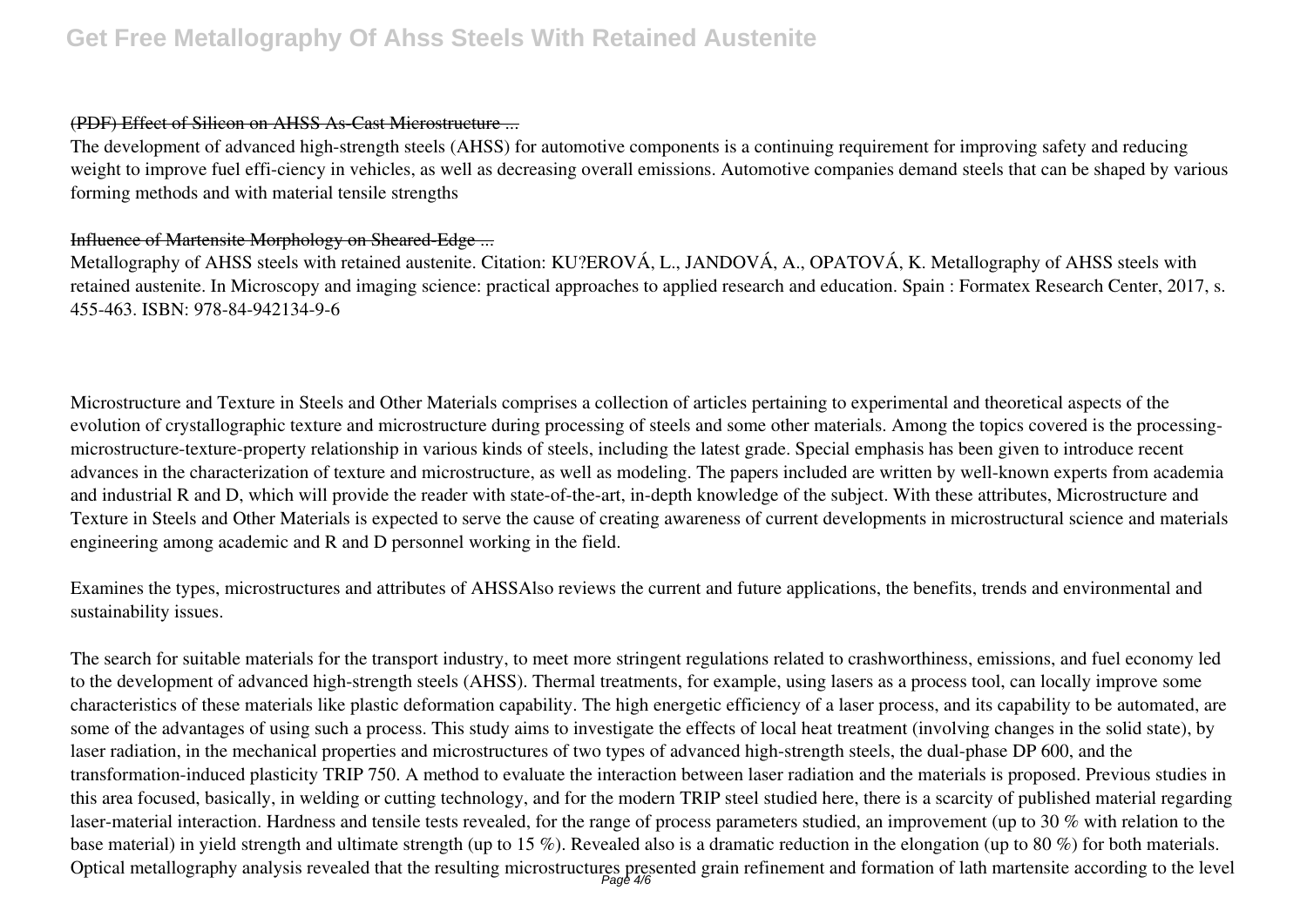of laser absorption, improving up to twice the original hardness.

Welding and Joining of Advanced High Strength Steels (AHSS): The Automotive Industry discusses the ways advanced high strength steels (AHSS) are key to weight reduction in sectors such as automotive engineering. It includes a discussion on how welding can alter the microstructure in the heat affected zone, producing either excessive hardening or softening, and how these local changes create potential weaknesses that can lead to failure. This text reviews the range of welding and other joining technologies for AHSS and how they can be best used to maximize the potential of AHSS. Reviews the properties and manufacturing techniques of advanced high strength steels (AHSS) Examines welding processes, performance, and fatigue in AHSS Focuses on AHSS welding and joining within the automotive industry

The book covers all types of advanced high strength steels ranging from dual-phase, TRIP. Complex phase, martensitic, TWIP steels to third generation steels, including promising candidates as carbide free bainitic steels, med Mn and Quenching & Partitioning processed steels. The author presents fundamentals of physical metallurgy of key features of structure and relationship of structure constituents with mechanical properties as well as basics of processing AHSS starting from most important features of intercritical heat treatment, with focus on critical phase transformations and influence of alloying and microalloying. This book intends to summarize the existing knowledge to show how it can be utilized for optimization and adaption of steel composition, processing, and for additional improvement of steel properties that should be recommended to engineering personal of steel designers, producers and end users of AHSS as well as to students of colleges and Universities who deal with materials for auto industry.

Automotive Steels: Design, Metallurgy, Processing and Applications explores the design, processing, metallurgy, and applications of automotive steels. While some sheet steels are produced routinely in high volume today, there have been significant advances in the use of steel in the automotive industry. This book presents these metallurgical and application aspects in a way that is not available in the current literature. The editors have assembled an international team of experts who discuss recent developments and future prospects for automotive steels, compiling essential reading for both academic and industrial metallurgists, automotive design engineers, and postgraduate students attending courses on the metallurgy of automotive materials. Presents recent developments on the design, metallurgy, processing, and applications of automotive steels Discusses automotive steels that are currently in the early stages of research, such as low-density and high modulus steels that are driving future development Covers traditional steels, advanced high strength steels, elevated Mn steels and ferrous composite materials

This project investigates the effect of prestrain on the susceptibility of AHSS microstructures to void formation with the aim of developing a micro-scale damage tolerance model for use in development of new AHS steels. The work has included studies of industrially produced steels and a vast matrix of laboratory microstructures and their properties as well as development of a FEM model of micro damage tolerance. The results have shown that the strength difference in the microstructure, together with the strength level and work hardening controls the microdamage behaviour in the steels investigated here. If the strength difference is high, void nucleation starts at low strains. The volume increase of voids with increasing strain is controlled by nucleation of new voids rather than growth of already nucleated ones. Growth of voids as an important feature for damage evolution is only relevant if nucleation of new voids is limited, as in single phase material. The strength difference and the fineness of the microstructure, i.e. the number of nucleation sites, controls the volume increase of voids and hence, the damage evolution. The findings can be used to optimise microstructures in terms of work hardening and damage